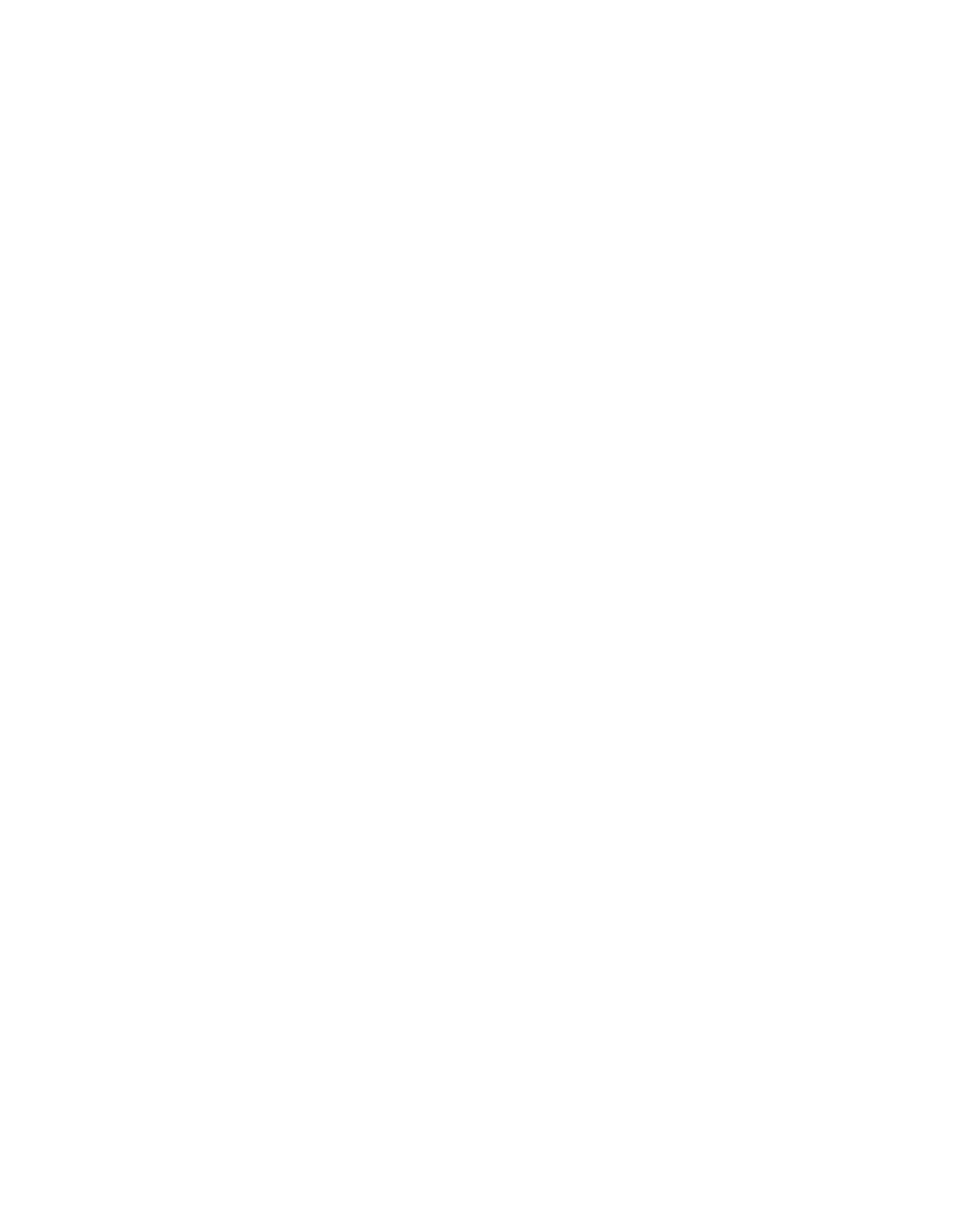### **HILL, Chief Justice.**

[¶1] Appellant, Gavin Donnelly (Father), seeks review of the district court's decree of divorce that awarded primary custody of the parties' children to Appellee, Connie Donnelly (Mother). The district court appointed a guardian ad litem (GAL) to represent the best interests of the parties' children in these proceedings.

[¶2] Father contends that the district court erred in denying his motion for new trial, which was premised upon the basis that confidential statements he made during mediation were communicated to the parties and were made known to the judge during the trial to the court. He also asserts that the district court abused its discretion when it granted primary custody to Mother based solely upon gender and contrary to the weight of the evidence. In addition, Father challenges the district court's failure to include in its decision letter a ruling from the bench that he would be entitled to visitation with the children for not less than forty percent of their time. Mother asserts that the district court's rulings were entirely proper and that Father's appeal is without merit thus entitling her to an award of costs, attorney's fees, and a penalty. We will affirm and decline to award Mother a penalty or attorney's fees under W.R.A.P. 10.05.

#### **ISSUES**

[¶3] Father raises these issues:

I. Was it clearly erroneous for the district court to deny [Father's] motion for a mistrial due to the egregious release of confidential statements made during mediation; did the district court's denial result in manifest injustice to [Father]?

II. Did the district court abuse its discretion when it granted primary residential custody to [Mother] based solely on gender and contrary to the evidence?

III. Was it an abuse of discretion for the district court to rule from the bench that the non-custodial parent would not get less than forty percent of the time with the children, then rule to the contrary in its decision letter and subsequently deny [Father's] motion for amendment of judgment?

Mother couches the issues in these terms:

1. Did the district court properly deny [Father's] motion for a mistrial, when it is clear that nothing regarding any activity or communications between the mediator and [Father] affected or influenced the district court's decision.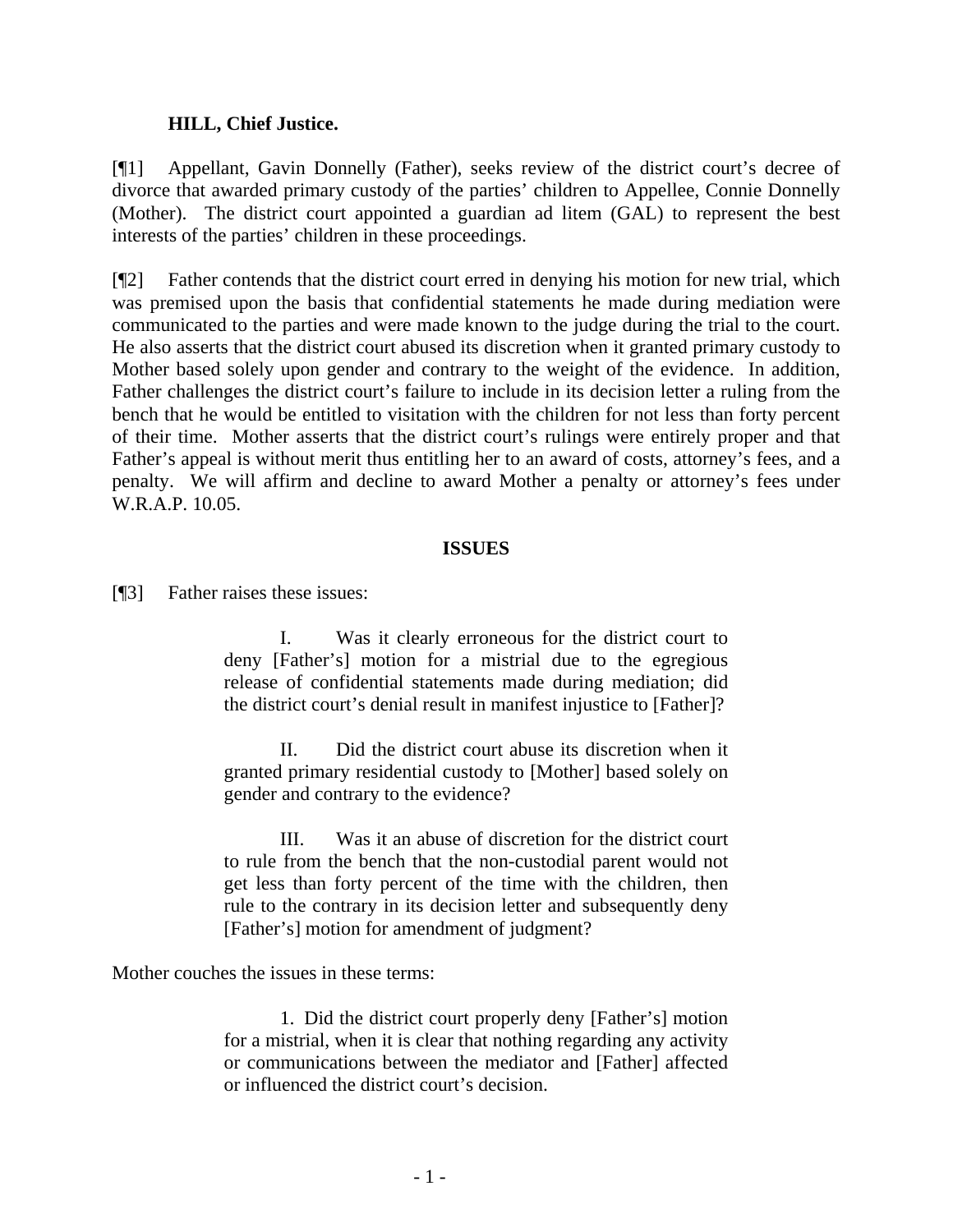2. Is it an abuse of discretion for the district court, in part, to base a custody decision on the gender based parenting roles the parties had adopted throughout the marriage, thereby minimizing the stress adjustment for the minor children.

3. Did the district court rule from the bench on the appropriate amount of visitation.

4. Is there no reasonable cause for appeal, for which the Supreme Court may award attorney's fees to [Mother].

The GAL filed a brief with this statement of the issues:

I. Did the district court act within its discretion in denying [Father's] motion for a mistrial?

II. Did the district court act within its discretion when it granted primary residential custody to [Mother]?

III. Did the district court rule only once and therefore properly deny [Father's] motion to amend the judgment?

# **FACTS AND PROCEEDINGS**

[¶4] Father's complaint seeking a divorce was filed on July 19, 2002. Two children were born of the marriage, a girl born on April 14, 1997, and a boy born September 19, 1999. On October 24, 2002, a guardian ad litem (GAL) was appointed to represent the children, and the district court provided detailed guidance to the  $GAL<sup>1</sup>$  By order entered on October 29, 2002, the district court awarded temporary residential custody to Mother during the school/work week (Sunday afternoon through Thursday), and to Father (Thursday evening through Sunday). The district court's final decree made that arrangement permanent.

[¶5] All matters with respect to the divorce were settled, with the exception of custody of the children. Both Mother and Father sought to have residential (primary) custody of the children during the work/school week, with the other having as much visitation as possible. Each parent considered the other to be a very good parent, and the record amply demonstrates that both were good parents.

[¶6] On July 17, 2002, Mother abruptly left the marriage and the family home in Laramie, without notice to Father. Mother moved to Casper to be near her sister and eventually set up a home there for herself and the children. A few days later, she accepted that Father wanted to take the children back to Laramie for a visit. When Mother went to Laramie to pick up the

<sup>1</sup> The district court's explicit instructions to and the thorough performance of the GAL were superlative in this case. *See Pace v. Pace*, 2001 WY 43, ¶¶21-26, 22 P.3d 861, ¶¶21-26 (Wyo. 2001).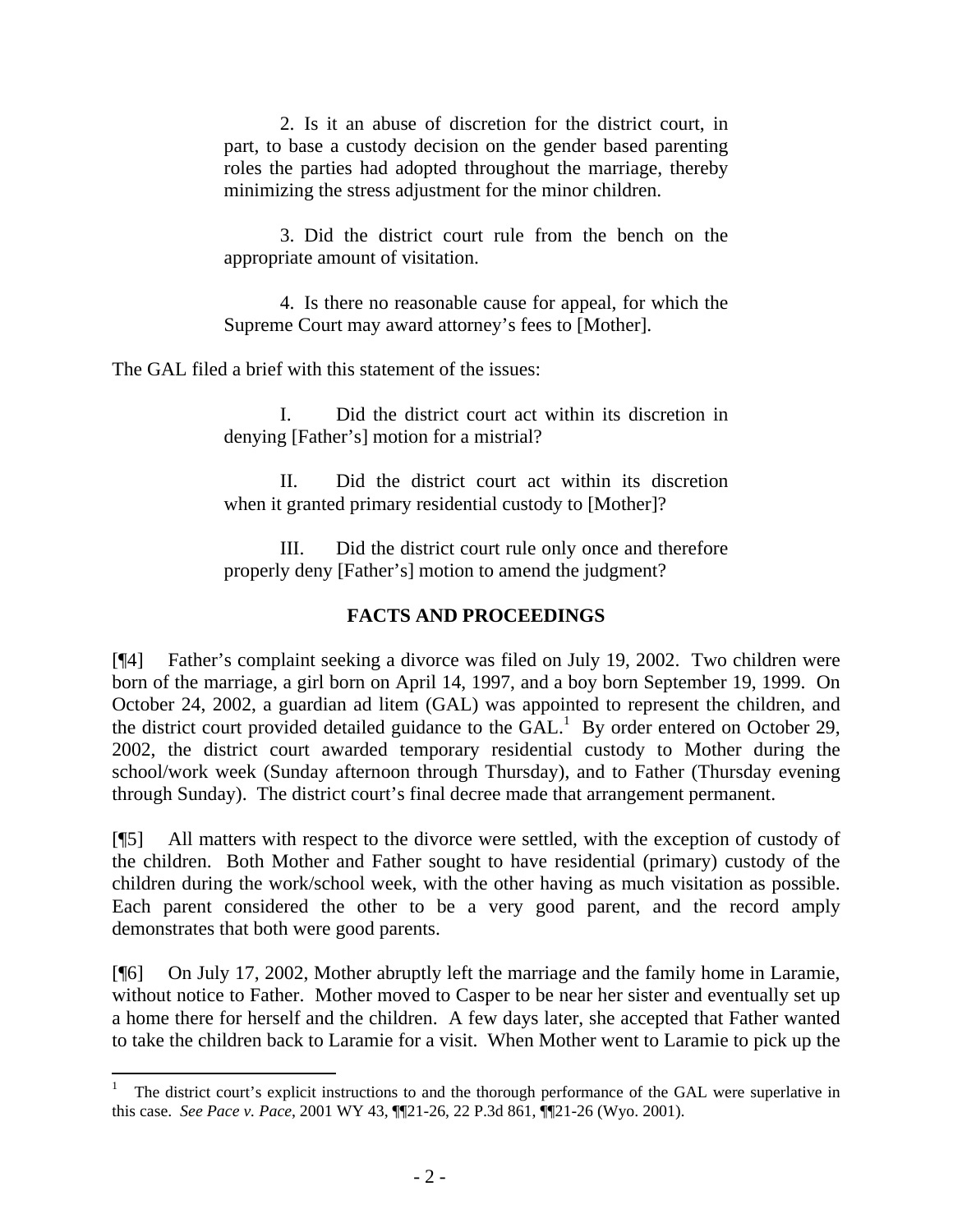children and return with them to Casper, she and Father got into a heated quarrel about the children that both regretted. Father reluctantly allowed Mother to take the children back to Casper.

[¶7] Mother contended that she should be awarded residential (primary) custody on a permanent basis because she had traditionally been the "stay-at-home mom," who provided the children with day-to-day care, and she was able to fulfill that role in Casper even though she worked five days a week. Father contended that he should be awarded primary custody because Laramie had been the children's home all of their lives. In addition, Father had a more stable life and a more flexible work schedule. Because of those factors, he could spend more time at home with the children during the week (i.e., there would be less day care, which had always been a goal of both parents). Mother lived in a two-bedroom apartment, without an adjoining yard (although it did have a communal yard with a playground and other child-friendly amenities), whereas Father owned the family's spacious home that had its own yard. Father lived across the street from a school the children could attend, whereas in Casper the children were placed in a school that required them to ride a bus 40 miles per day. We decline to set out Father's exhaustive critique of Mother, or Mother's more abbreviated critique of Father. The district court's decision letter made clear that the evidence established that both were fit and proper parents to have custody of the children. It is clear that the district court viewed their respective shortcomings as the ordinary frailties of all human beings, choosing instead to focus on the many positive qualities of both parents, and then making the daunting and challenging task of "dividing" the children between their parents.

[¶8] After a two-day trial, the district court settled the custody issues making permanent the custody resolution detailed in the temporary custody order. That order was entered on July 15, 2003.

## **DISCUSSION**

## **Denial of Motion for Mistrial**

[¶9] Before trial on the issue of custody, the parties engaged in voluntary mediation in an attempt to settle their dispute. Eventually, that mediation attempt ended without bearing fruit. During a pretrial conference the district court indicated that what transpired during settlement negotiations would not be admissible at trial. Nonetheless, during the trial to the court, Mother's attorney asked Father questions about his communications with the mediator and some of those questions were answered. The answers tended to cast Father in an unfavorable light. The mediator conveyed that information to Mother's attorney, as well as to the GAL. It is not necessary to set out the details or the tenor of those revelations, because to do so would only exacerbate a problem that this appeal is designed to resolve. Father contends that he was so prejudiced by those revelations that the district court was duty bound to grant his motion for a mistrial, so that the case could be tried before a judge not tainted by that information.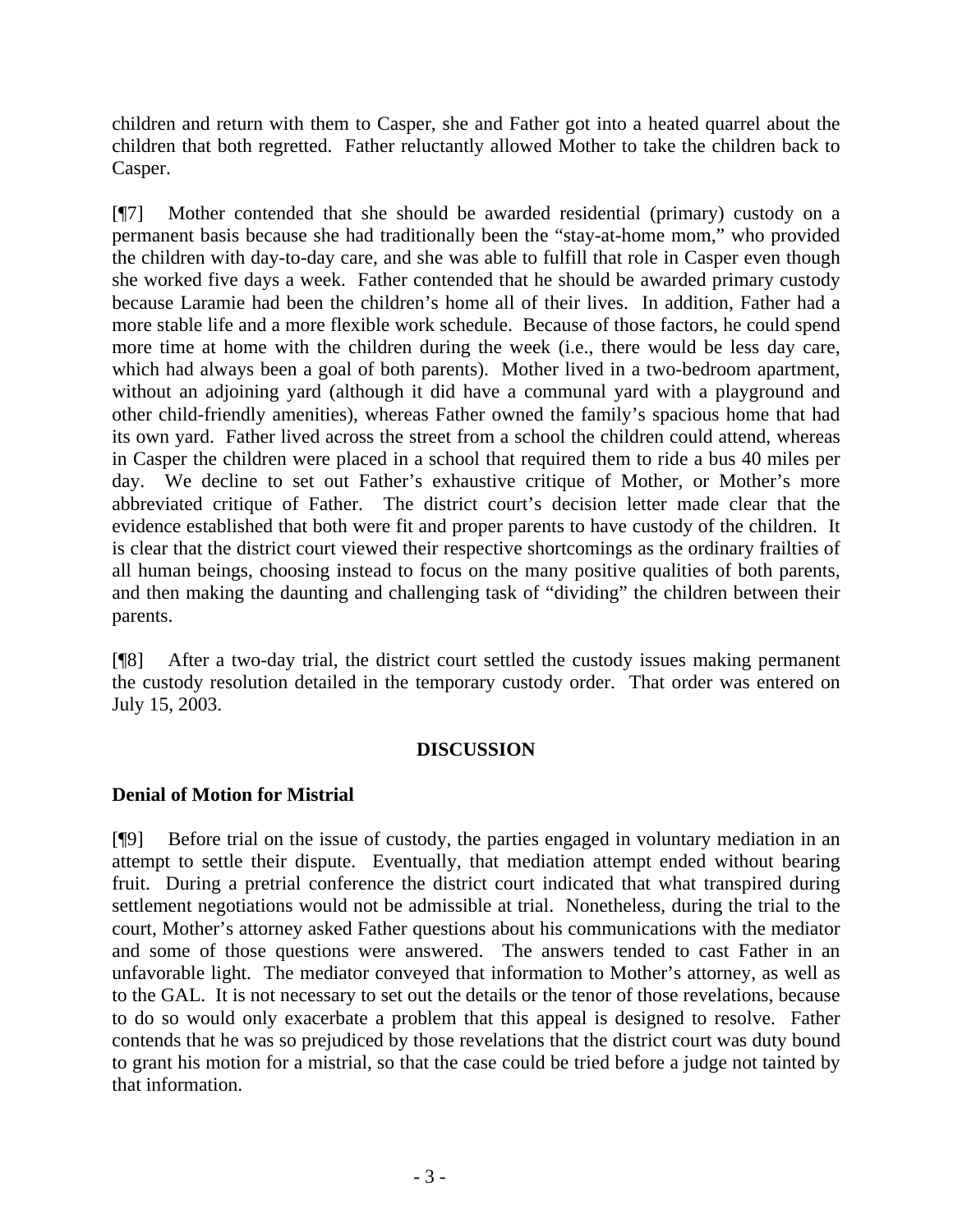[¶10] Although pertinent authority does not support the contention that a new trial is mandated by these circumstances, the argument is premised on some interesting threads of argument. In *VJL v. RED*, 2002 WY 25, ¶16 n.3, 39 P.3d 1110, ¶16 n.3 (Wyo. 2002), we noted:

> We make no ruling as to the propriety of the mediator's report. We note only that the function of a mediator is to be a conciliator, to bring parties together in an effort to reconcile their differences. Interjecting oneself into court proceedings after the fact of the mediation as basically a witness to discredit the truthfulness and character of a party to the mediation would not seem to comport with the functions of a mediator.

Of course, the mediator was not a witness in this case, though it is clear that confidential information was communicated outside the confines of that mediation to Mother's attorney and the GAL, and eventually to the trial court.

[¶11] Wyoming's mediation statute provides this guidance:

#### **§ 1-43-101. Definitions.**

(a) As used in this act:

(i) "Communication" means any item of information disclosed during the mediation process through files, reports, interviews, discussions, memoranda, case summaries, notes, work products of the mediator, or any other item of information disclosed during the mediation, whether oral or written;

. . . .

## **§ 1-43-102. General rule of confidentiality.**

Any communication is confidential if not intended to be disclosed to third persons other than those to whom disclosure is in furtherance of the mediation process or those reasonably necessary for the transmission of the communication.

## **§ 1-43-103. General rule of privilege; claiming privilege; exception.**

(a) A party to the mediation has a privilege to refuse to disclose and to prevent all mediation participants from disclosing confidential communications.

(b) The privilege under this section may be claimed by a representative of the party or by a party, his guardian or conservator, the personal representative of a deceased party, or the successor, trustee or similar representative of a corporation,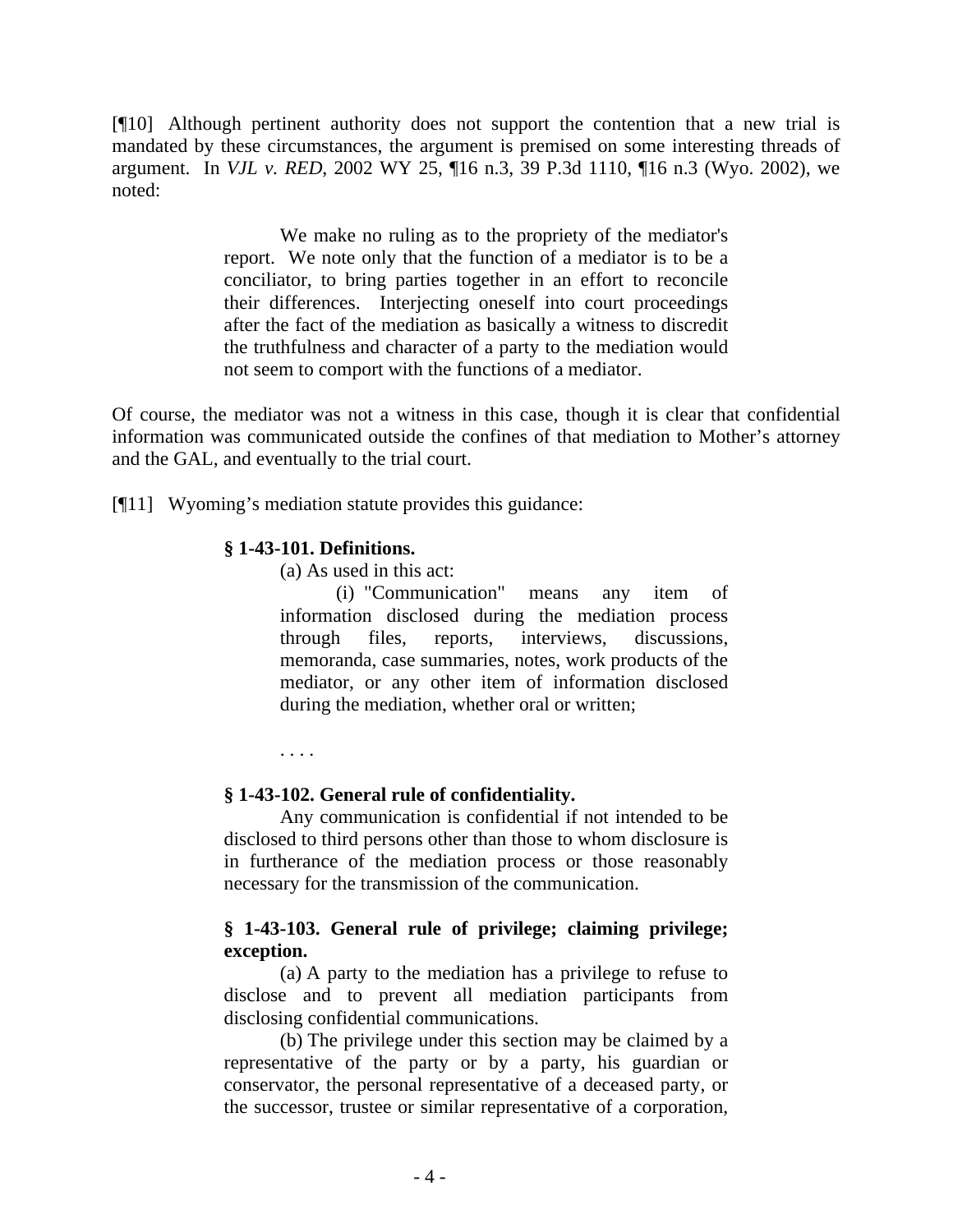association, or other organization, whether or not in existence. The person who was the mediator may claim the privilege but only on behalf of the party. The mediator's authority to do so is presumed in the absence of evidence to the contrary.

(c) There is no privilege under this section if any one (1) of the following conditions is met:

(i) All the parties involved provide written consent to disclose;

(ii) The communication involves the contemplation of a future crime or harmful act;

(iii) The communication indicates that a minor child has been or is the suspected victim of child abuse as defined by local statute;

(iv) The communication was otherwise discoverable prior to the mediation;

(v) One of the parties seeks judicial enforcement of the mediated agreement.

[¶12] The district court determined that it would not consider any of that evidence and, thus, the issues of confidentiality and privilege were not analyzed in detail by the trial court.<sup>2</sup> The motion for mistrial could have been styled as a motion for new trial as well, and its posture as a motion for mistrial is unusual, given that this was a trial to the court. On appeal from a trial to the court sitting without a jury, we presume that the district court disregarded any improperly admitted evidence unless the record affirmatively demonstrates that the court's decision was influenced by that evidence. *Carlton v. Carlton*, 997 P.2d 1028, 1033 (Wyo. 2000); *Hillard v. Marshall*, 888 P.2d 1255, 1261 (Wyo. 1995).

[¶13] In *Feeney v. State*, 714 P.2d 1229, 1230 (Wyo. 1986) we held:

 $\overline{a}$ 

On appeal it is presumed, in cases tried by a court without a jury, that the court in reaching its decision disregarded improperly admitted evidence unless the record affirmatively shows that the trial court's decision was influenced by improperly admitted evidence. *X v. Y*, Wyo., 482 P.2d 688 (1971).

The reason behind the rule is amply explained in *Yount v. Strickland*, 17 Wyo. 526, 101 P. 942, 944 (1909), which held that, since a trial judge can "sift the wheat from the chaff," in a

<sup>2</sup> Although Mother and the GAL argue that the disputed evidence/information was admissible and was not confidential or privileged as contemplated by the governing statutes, we find it unnecessary to definitively address that issue. Moreover, this matter was not sufficiently developed by the parties below so as to allow for a definitive resolution. Clearly the better practice would have been for all parties and the mediator to fully comply with the mediation statutes and for any issues in that regard to be settled before the subject became a target of questioning.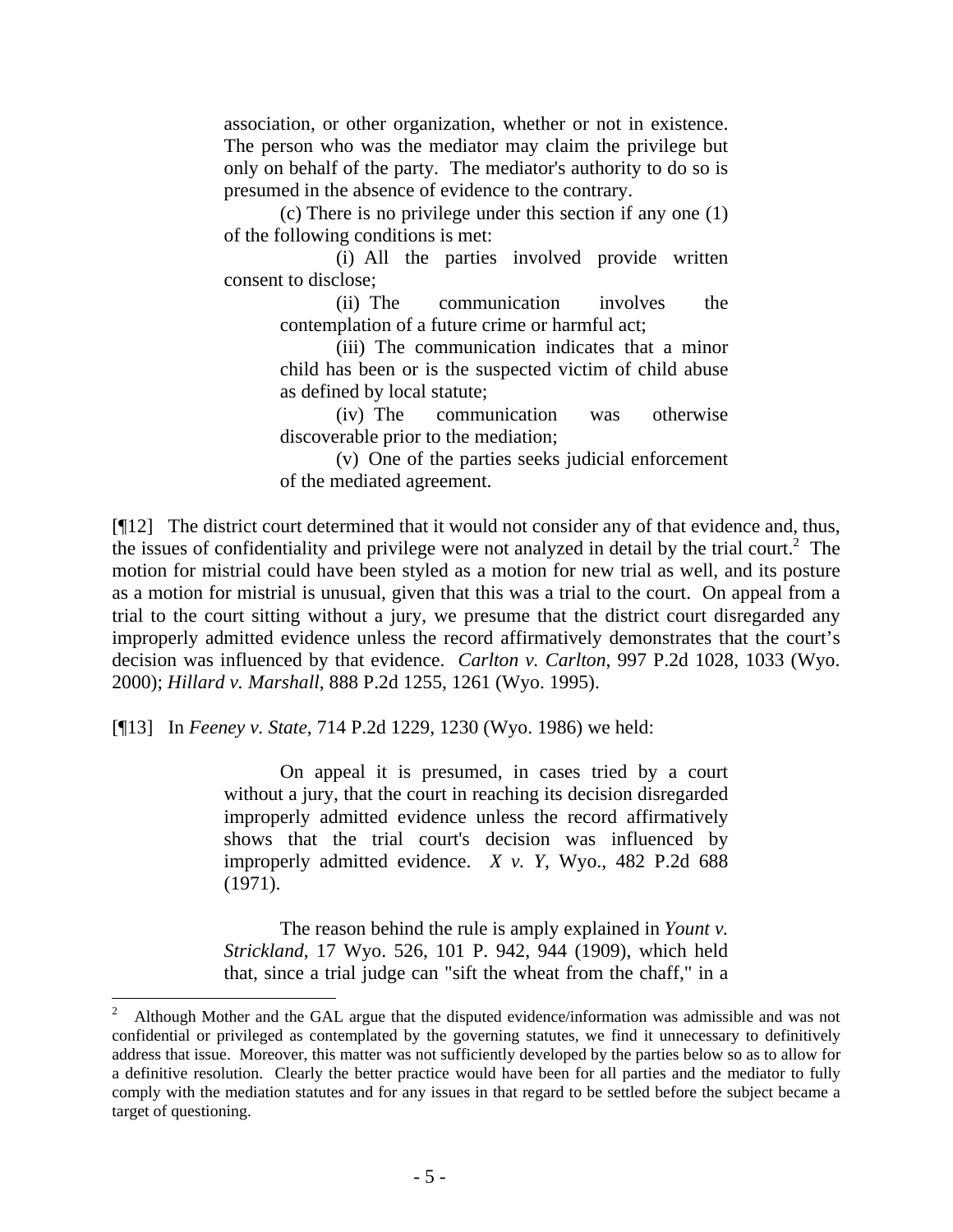case tried by a court without a jury, the admission of incompetent evidence is not presumed to be prejudicial. *Cooley v. Frank*, 68 Wyo. 436, 235 P.2d 446 (1951); *Russell v. Curran*, 66 Wyo. 173, 206 P.2d 1159 (1949); *Williams v. Yocum*, 37 Wyo. 432, 263 P. 607 (1928). [Footnote 1 omitted.]

This is the general rule as also expressed in 5 C.J.S. Appeal and Error § 1564(5), and 5A C.J.S. Appeal and Error § 1728.

Thus, the rule presumes that the judge will disregard the inadmissible evidence in making a decision. In this case, the trial judge even acknowledged on the record that the evidence that appellant refused to take a field sobriety test would be disregarded when making a decision. There is sufficient evidence in the record absent the evidence that Feeney refused the test for proper conviction of driving while under the influence, and therefore no error was committed. *Herman v. Speed King Manufacturing Company, supra*. 2

<sup>2</sup> We will not pursue the academic inquiry as to what occurs (or what it means) if the court in a nonjury trial should declare a mistrial for his improper admission of evidence.

*Also see Holt v. Sarver*, 442 F.2d 304, 307 ( $8<sup>th</sup>$  Cir. 1971) ("In nonjury cases tried to the court it is well settled that we will not reverse for the erroneous reception of evidence unless it appears that the competent evidence is insufficient to support the judgment or that the court was induced by incompetent evidence to make an essential finding which it would not otherwise have made.").

[¶14] This discussion from 21 Charles Alan Wright & Kenneth W. Graham, Federal Practice and Procedure: Evidence § 5041, at 227-29 (1977) is also instructive:

> This model will need to be somewhat modified in cases tried without a jury. Most of the required modifications follow from the absence of that separation of function between trier of fact and judge of admissibility. Since it is impossible for the judge to rule on most objections without seeing the evidence- and a good deal of other material not strictly relevant to the case-- many objections become futile as a practical matter. Moreover, the presumed sophistication of the judge is thought to permit him to do much of the work of weeding out weak evidence at the time of decision rather than at the point of introduction of the evidence. This leads to a prejudice in favor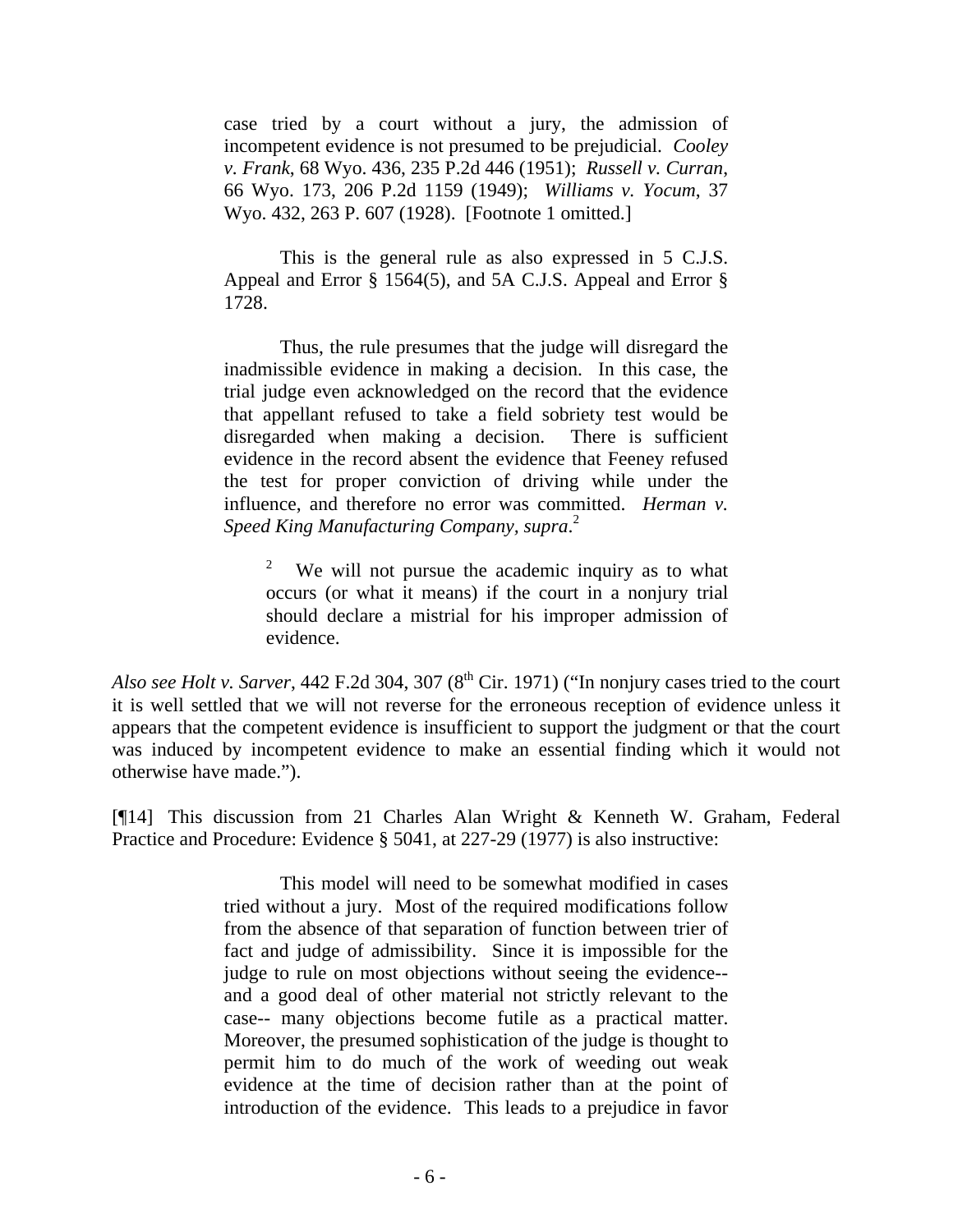of admissibility and an informal manner of handling objections summed up in the ominous ruling: "I'll let it in for what it is worth"

It is important to note that the principal prop for this attitude toward the rules in court trials is a presumption on appeal that the judge did not consider any inadmissible evidence in reaching his decision. Nowhere is there any explicit authorization to disregard the rules in nonjury cases. Indeed, one can argue that the failure to limit the scope of the Evidence Rules to jury trials, as suggested by many commentators, constitutes an explicit rejection of the notion that the rules do not apply in trials without a jury. In a sense, then, the power of the judge to disregard the rules of evidence is like the power of the jury to disregard the substantive law; both flow from a failure to sanction the departure from the rules rather than a clear grant of power to ignore them. While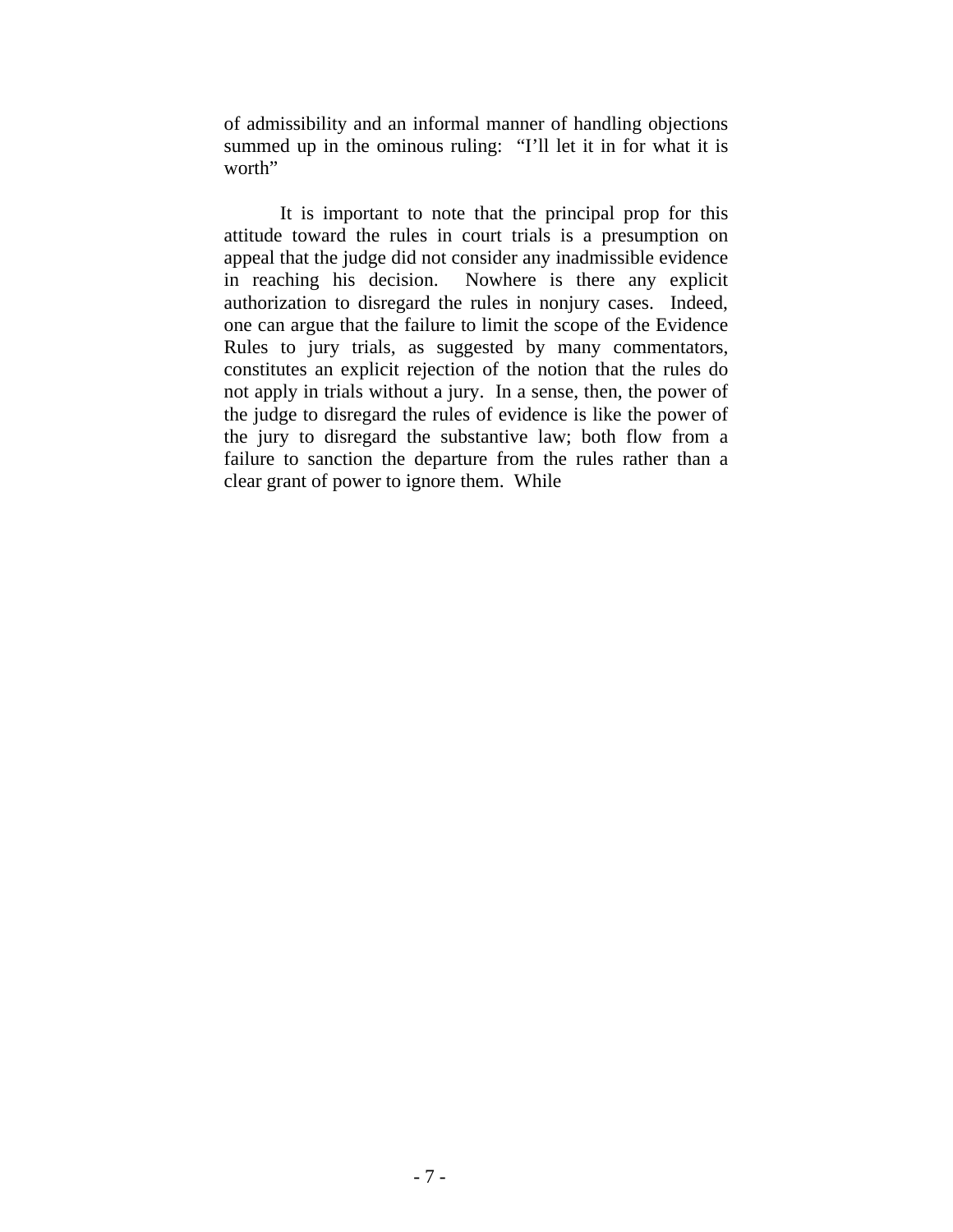it is true that departing from the rules of evidence is not as serious a matter as nullification of the substantive law, still it should be recognized that in each case the failure to prevent the departure is the result of an expectation that the de facto power thus conferred will be exercised in a responsible manner.

A responsible exercise of the court's ability to depart from the Rules in nonjury cases certainly entails more than just sloughing off objections with the hackneyed promise that it will only be considered for what it is worth. The judge should consider the nature of the objection; it is appropriate to slide by the technical requirements of the best evidence rule but few would argue that the judge was justified in ignoring a claim of privilege. If the objection involves probative worth, the judge might convert the admission-exclusion process into a consideration of what weight he should give the evidence. Often the same factors that govern admissibility will be relevant in this inquiry. If the evidence involves evidence that might prejudice a juror, the judge ought not lightly assume that he is immune from its emotional impact. In some cases it may be appropriate to have the question of admissibility decided by another judge or by a master.

The judge must also keep in mind that the offer of proof in a nonjury case serves an additional purpose; it should not only show whether the exclusion of evidence is harmless, but also "provide the appellate court with material for a possible final disposition of the case in the event of reversal." This argues for the greater use of the question-and-answer form of offer of proof in nonjury cases. This makes quite attractive the procedure for admission and exclusion suggested by McCormack. He proposes that the trial judge admit virtually all of the evidence, reserving questions of admissibility until the close of proof-taking. Then should the judge decide to strike the evidence, it remains in the record as an offer of proof for the reviewing court. This procedure probably produces better rulings since the parties can prepare their arguments with greater care and in light of the entire record. It may save time since the parties may decide to abandon the less significant objections and the argument on admissibility can be combined with arguments on how the evidence should be evaluated on the merits. The principal disadvantage of this method is the tendency to produce gargantuan records.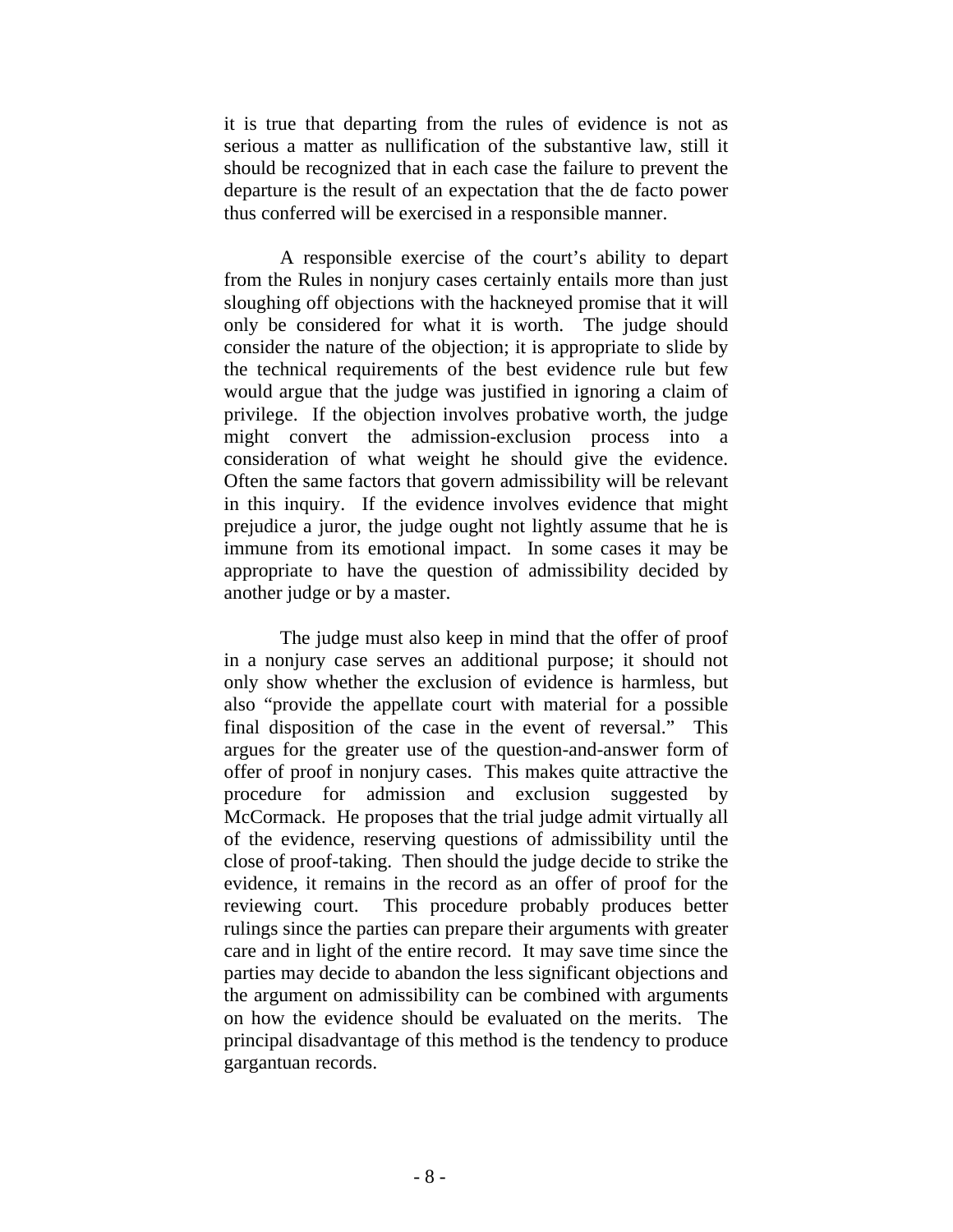[¶15] In this instance, the district court gave careful and thorough consideration to Father's motion for a mistrial in its decision letter.<sup>3</sup> At the conclusion of that discussion, the district court forthrightly stated:

> The mediation the parties entered into was not court ordered. The Court appreciates the parties in fact made one more attempt to settle this matter before resorting to the adversarial process of litigation. The record indicates [Father] *may* have had a conversation with the mediator shortly before this trial. In that conversation he *may* have fired…the mediator. Ultimately the mediation was unsuccessful and the matters are now before the Court. Whether the conversation occurred before or after [Father] technically fired the mediator is irrelevant. [Father] had the ability to terminate the services of the mediator. [Father] has every right to maintain the confidentiality of those proceedings. Whatever behavior [Father] *may* or *may not* have engaged in during that conversation is also irrelevant. The fact of the matter is that ultimately the mediation was unsuccessful and the issues of custody, support, and visitation are now before the Court. Any evidence admitted relating to this conversation, or evidence relating to any part of negotiations of settlement for that matter, have absolutely no impact on decisions made pertaining to these issues.

> > . . . .

 $\overline{a}$ 

At no point during the trial were specific references to any settlement negotiations ever allowed into evidence. The Court remains unaware of any settlement or offers which may have been tossed around during negotiations. No evidence was placed before the Court regarding statements made during compromise negotiations. The Court has not and will not consider allegations regarding the conduct of either party during negotiations or mediation, and will discuss custody, visitation, and related matters strictly on the evidence received at trial pertaining to these parties' ability to parent in accord with what is in the *best interests* of these children. This was not a trial to a jury but was in fact a trial to this Court. No evidence was presented which would necessitate a mistrial. On the other

<sup>3</sup> Father also contends that the district court erred in not granting a request for a hearing on the mistrial motion. We readily conclude that whether to hold a hearing is a matter of discretion, and that discretion was not abused under these circumstances.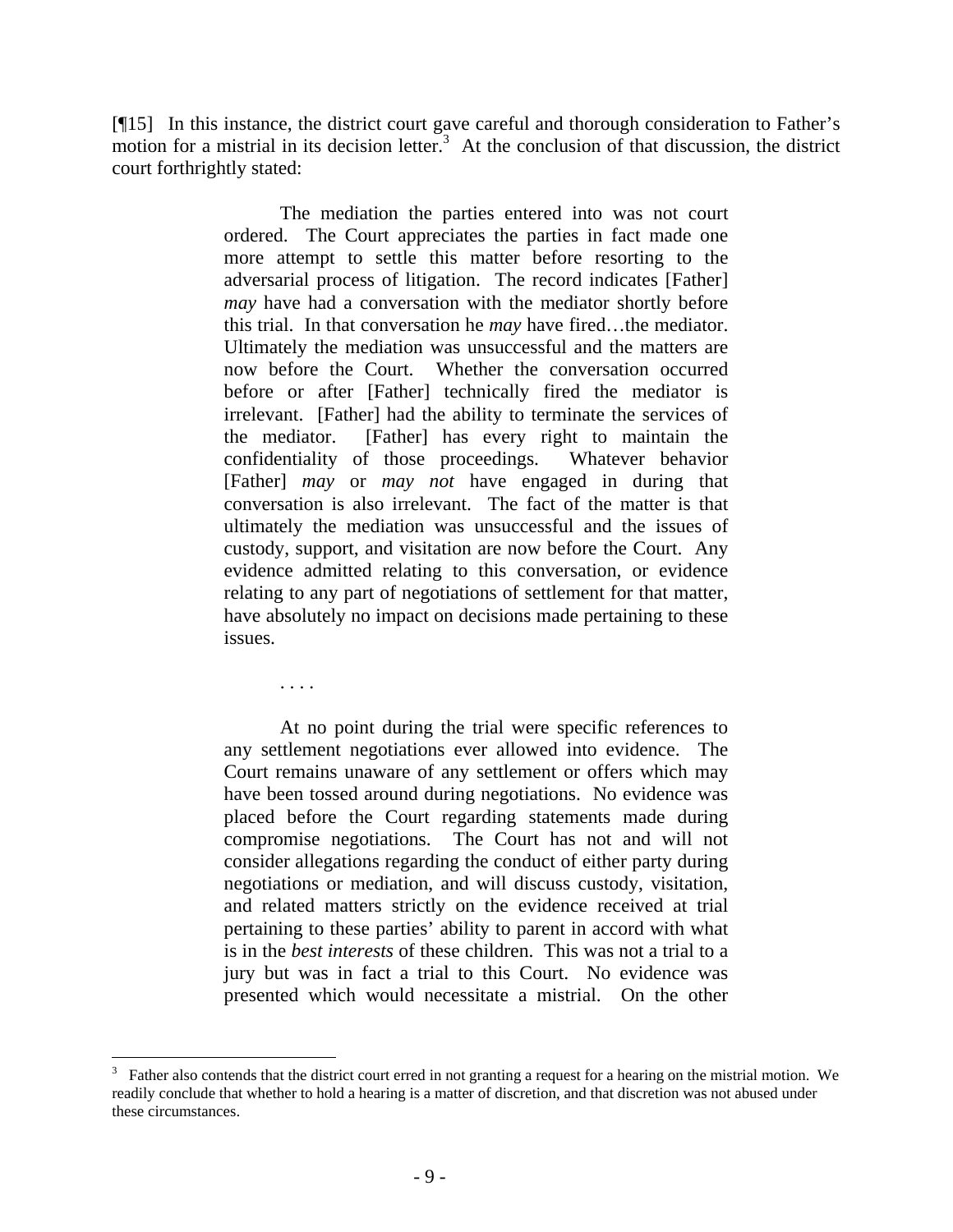hand, granting a mistrial would constitute grave and extreme prejudice to the children. [Emphasis in original.]

[¶16] The record is also clear that the GAL's recommendations were limited to the evidence adduced at trial and focused on the statutory factors that bear on a determination of what is in the best interests of the children. There is no suggestion that the GAL's recommendations were colored by confidential information or that the district court was otherwise influenced by improper information. The initial written report of the GAL's recommendations is not a part of the record.<sup>4</sup> Father asks that we speculate that the report was favorable to him, whereas the GAL's closing argument recommended that Mother have primary custody, and was thus unfavorable to him. Father then asks that we speculate further and conclude that the reason the GAL recommended as he did was because of the confidential information communicated to him by the mediator. We decline to so speculate. The GAL's closing argument, as well as his position in this appeal, are grounded in the evidence adduced at trial and focus solely upon the statutory factors pertinent to child custody determinations. Moreover, the GAL's closing argument was a product of seeing and hearing all witnesses who testified and with access to all documentary evidence admitted at trial. The GAL's argument to the district court is consistent with that evidence and supported by that evidence.

[¶17] Based upon our careful and thorough review of the record, we conclude that the district court did not err, or in any way abuse its discretion, in denying the motion for mistrial under the circumstances of this case. In addition, considering these circumstances in their totality we do not find the presence of a manifest injustice. *Robbins v. Robbins*, 2002 WY 80, ¶¶7-9, 46 P.3d 880, 882-83, ¶¶7-9; *Moore v. Moore*, 809 P.2d 261, 264 (Wyo. 1991).

# **Gender as Basis for District Court's Ruling**

[¶18] The governing statute is clear without equivocation in this regard:

# **§ 20-2-201. Disposition and maintenance of children in decree or order; access to records.**

(a) In granting a divorce, separation or annulment of a marriage or upon the establishment of paternity pursuant to W.S. 14-4- 401 through 14-2-907, the court may make by decree or order any disposition of the children that appears most expedient and in the best interests of the children. In determining the best interests of the child, the court shall consider, but is not limited to, the following factors:

> (i) The quality of the relationship each child has with each parent;

<sup>4</sup> The initial report was appended to Father's pretrial memorandum. However, ultimately that report was not included in the record. That initial report was prepared prior to trial and before the GAL had the opportunity to hear all of the admissible evidence and observe the testimony of all witnesses.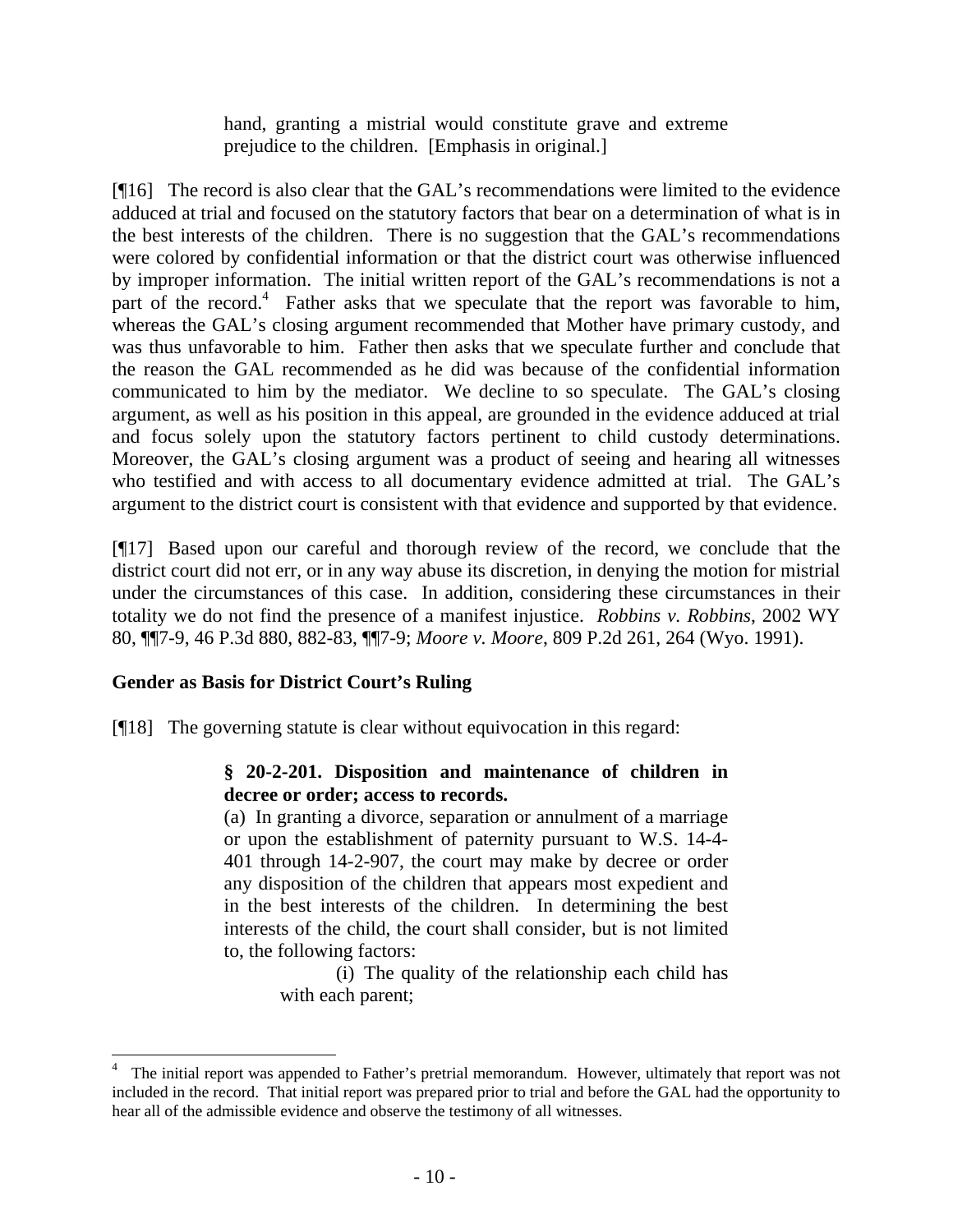(ii) The ability of each parent to provide adequate care for each child throughout each period of responsibility, including arranging for each child's care by others as needed;

(iii) The relative competency and fitness of each parent;

(iv) Each parent's willingness to accept all responsibilities of parenting, including a willingness to accept care for each child at specified times and to relinquish care to the other parent at specified times;

(v) How the parents and each child can best maintain and strengthen a relationship with each other;

(vi) How the parents and each child interact and communicate with each other and how such interaction and communication may be improved;

(vii) The ability and willingness of each parent to allow the other to provide care without intrusion, respect the other parent's rights and responsibilities, including the right to privacy;

(viii) Geographic distance between the parents' residences;

(ix) The current physical and mental ability of each parent to care for each child;

(x) Any other factors the court deems necessary and relevant.

 (b) **In any proceeding in which the custody of a child is at issue the court shall not prefer one (1) parent as a custodian solely because of gender**.

(c) The court shall consider evidence of spousal abuse or child abuse as being contrary to the best interest of the children. If the court finds that family violence has occurred, the court shall make arrangements for visitation that best protects the children and the abused spouse from further harm.

(d) The court shall order custody in well defined terms to promote understanding and compliance by the parties. Custody shall be crafted to promote the best interests of the children, and may include any combination of joint, shared or sole custody.

(e) Unless otherwise ordered by the court, the noncustodial parent shall have the same right of access as the parent awarded custody to any records relating to the child of the parties, including school records, activities, teachers and teachers' conferences as well as medical and dental treatment providers and mental health records.

(f) At any time the court may require parents to attend appropriate parenting classes, including but not limited to,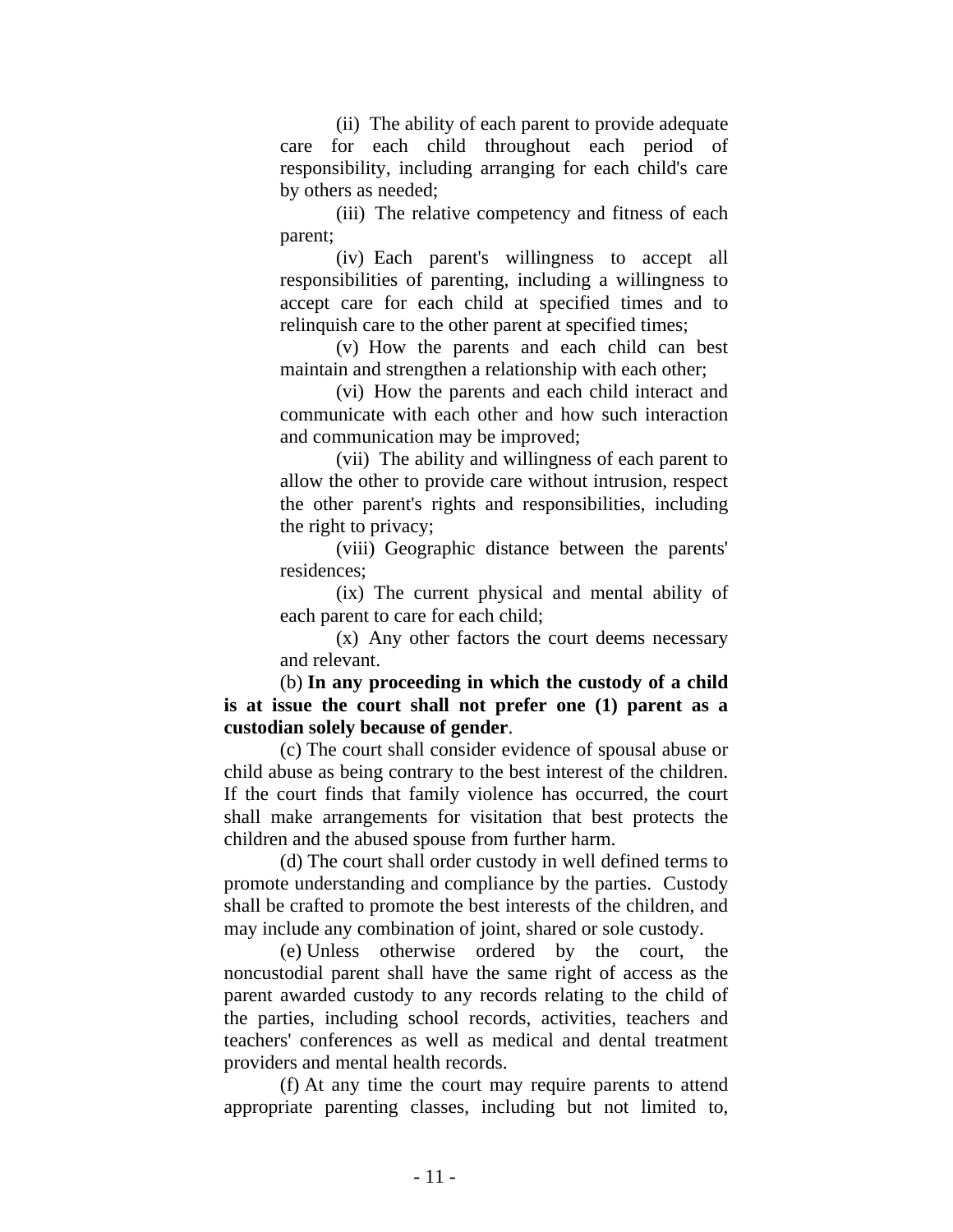parenting classes to lessen the effects of divorce on children. [Emphasis added.]

[¶19] Custody matters are committed to the sound discretion of the trial court. The welfare and needs of the children are to be given paramount importance. We will not overturn the decision of the trial court unless we are convinced that it constitutes an abuse of discretion or violates some legal principle. Judicial discretion is a composite of many things, among which are conclusions drawn from objective criteria. It means exercising sound judgment with regard to what is right under the circumstances and without doing so arbitrarily or capriciously. Our review includes an evaluation of the evidence to support the trial court's decision, and we afford the prevailing party every favorable inference while omitting any consideration of evidence presented by the unsuccessful party. We cannot sustain findings of fact that are not supported by the evidence, contrary to the evidence, or against the great weight of the evidence. An abuse of discretion is present when a material factor deserving significant weight is ignored. Consideration of gender is not prohibited in a custody determination. The governing statute simply prohibits gender from being the "sole" basis of a custody award. Every case requires careful weighing of relevant factors, looking to the unique and individual family relationships, in order to reach a resolution that is in the best interests of the children. To determine whether a district court has abused its discretion, we must rely upon the district court's articulation of the factors that were considered and how those factors support its conclusions. *Pace v. Pace*, 2001 WY 43, ¶¶9-13, 22 P.3d 861, ¶¶9- 13 (Wyo. 2001). We have held that a gender based, maternal preference in custody awards is a mistake of law, requiring reversal. *Basolo v. Basolo*, 907 P.2d 348, 355 (Wyo. 1995).

[¶20] Father's contentions in this regard are founded in the district court's description of the roles played by the two parents during their marriage. Mother, was a "stay at home mom" who "bathed, dressed, and fed the children. She maintained the home, prepared the meals and did all other housework. She read to the children, helped them with basic educational skills, took them to the park, and provided transportation to their extracurricular activities." Father was a very engaged parent and helped Mother with most of the child rearing tasks. He "more naturally fit into a traditional fatherhood role. He worked forty (40) plus hours a week. He traveled to attend seminars, training sessions, and worked on special projects toward enhancing his experience and career, with [Mother] staying at home with the kids." The difficult decision that the district court confronted is captured in this excerpt from its decision letter:

> Perhaps one of the most difficult decisions is the determination of custody and visitation when both parents display qualities of propriety and fitness that these parties demonstrate. This is not a situation where one parent "wins" and the other parent "loses." To the contrary, they remain the parents of [the children], and they are obligated to act in their best interests at all times. Regardless of the outcome, [the children] will "win" if their parents determine to make this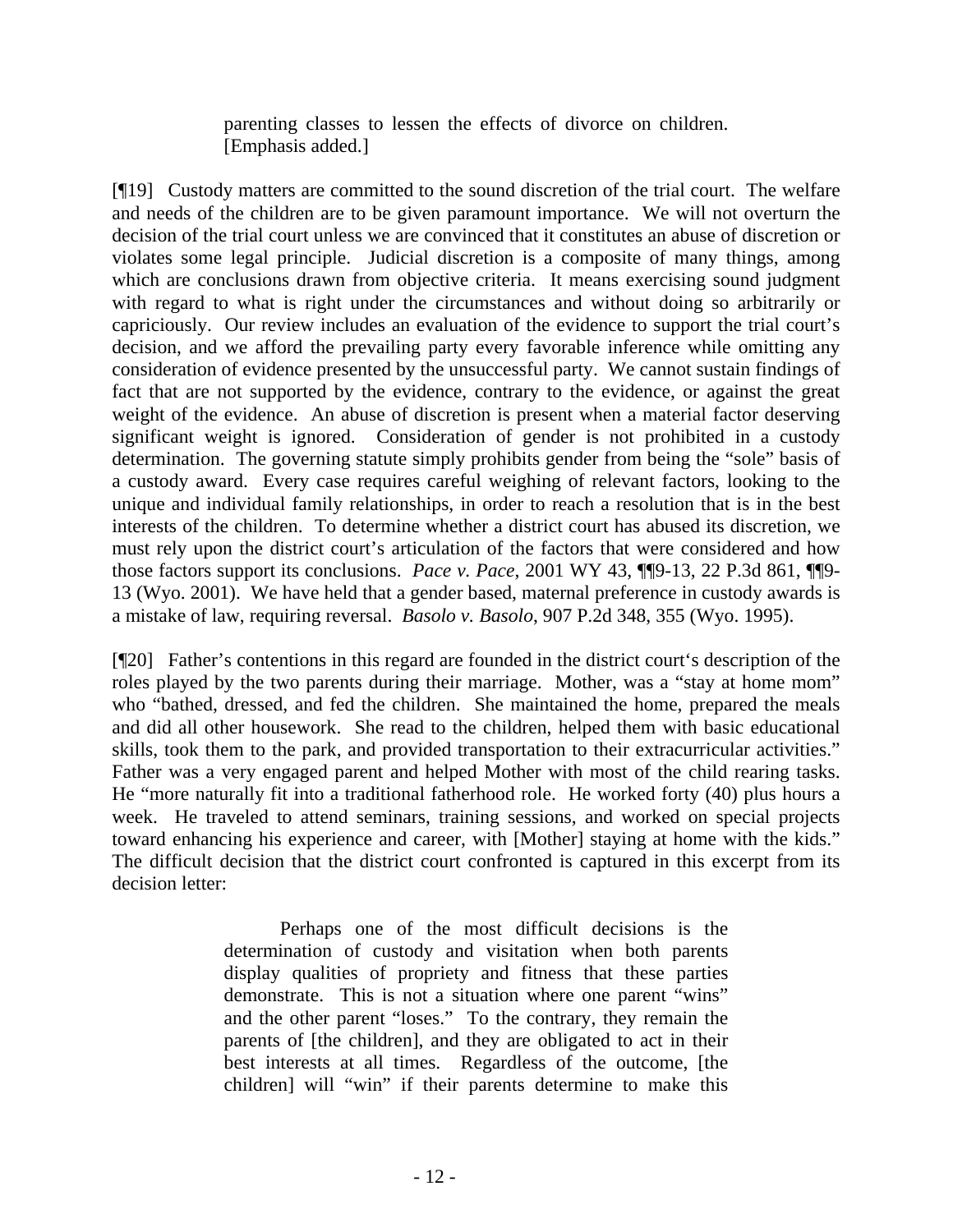Court's decision work and if they set aside their own differences in favor of the children. [The children] will "lose"

if their parents do otherwise. Neither is this a matter where the Court is called upon to determine that one parent is "better" than the other. Both parties love their children. Nevertheless, the Court must make a determination as to custody and visitation.

The evidence indicated that [Mother] has served as [the children's] primary caretaker since their births. This is not, of course, determinative, but it is a consideration that the Court bears in mind. [The children] have good relationships with both parents, and both parents care deeply for them. Both presently are capable of caring for [the children], and both are willing and eager to accept that responsibility. When the children are with their father, the evidence demonstrated a positive, rewarding experience for both father and children. Likewise, the kids do equally well with their mother. Any unusual behavior exhibited by either child after a transfer from one party to the other is probably in the nature of a temporary, situational issue rather than any sort of long-term fundamental problem. [The children] are both intelligent, happy children who seem to be adjusting to their parents' separation.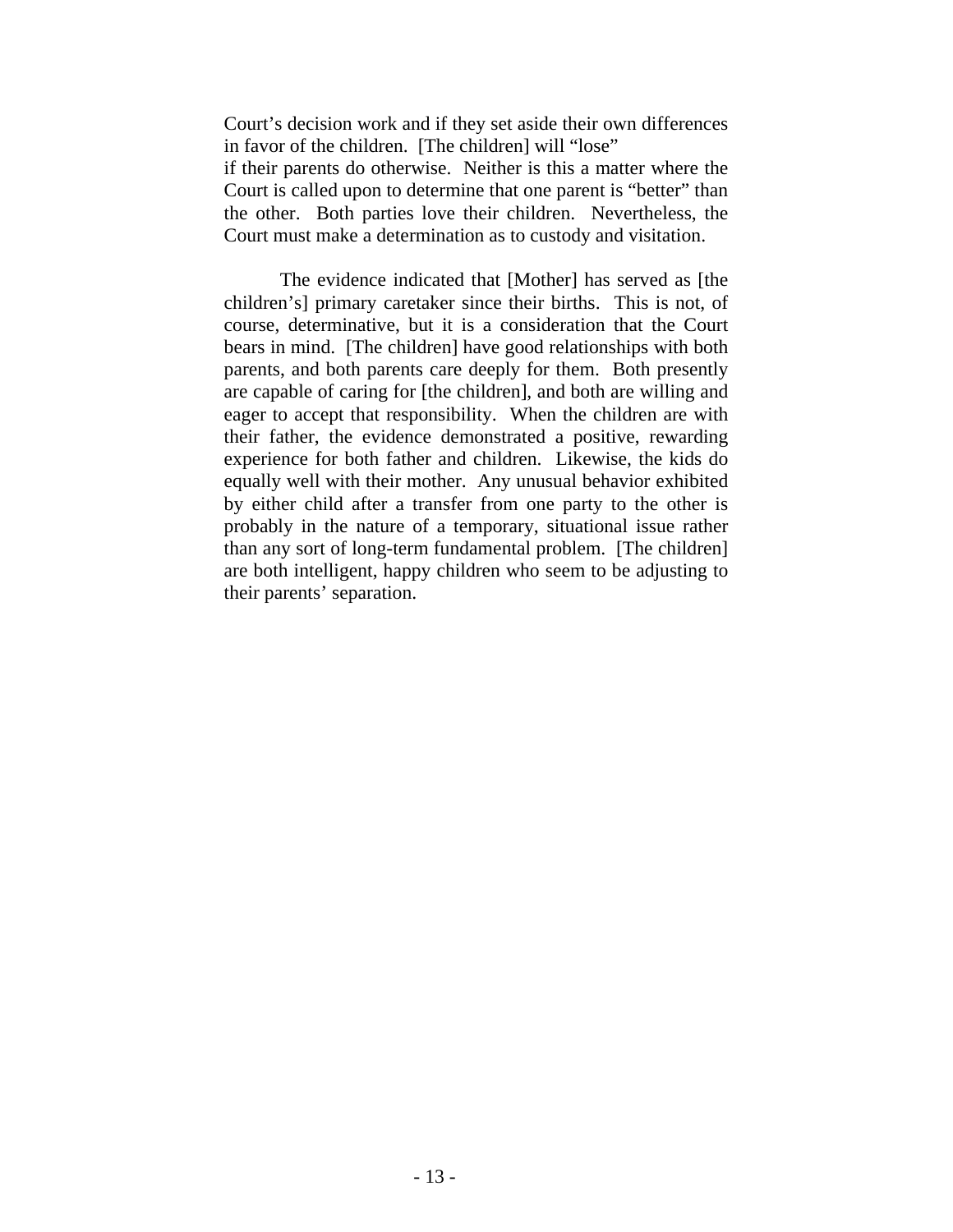The parties agree that if they were to reside in the same city, now or in the future, a shared or joint custody arrangement would be possible. Obviously, since [Father] is in Laramie and [Mother] is in Casper, this is an infeasible solution. Therefore, each party has asserted the desire for primary custody with liberal and frequent visitation available to the other. Both parents have excellent relationships with their children. Both parents are fit and competent to provide adequate care, physically, emotionally, mentally, culturally, spiritually, and educationally, to these children. [Mother] cannot be "faulted" for geographically relocating to Casper, while [Father] cannot be "faulted" for staying in Laramie or opting not to move to Casper upon retirement. Both parties have indicated they plan to stay in their current locations. Both [Father] and [Mother] have exhibited good moral behavior and positive lifestyles crucial to the healthy upbringing of these children. [Father] had friends, family and day-care providers attest on his behalf. [Mother] likewise had family and child care providers testify as to her fitness as a person and a mother.

However, when considering the totality of the situation and the overall best interests for these children, the Court finds the children need stability which mimics the traditional parenting roles these parents have held in [the children's] lives rather than focusing on the physical location of the parties. [Mother] has been the "need" provider, [Father] has been the "wants" provider. Each has and can perform the other's role. However, the Court finds the best interests of these children would best be served by [Mother] continuing to be the primary caretaker during the week, while permitting [Father] the ability to continue offering all of the enhancements and opportunities for growth and happiness to the children which he has done in the past. While the Court is cognizant that each parent would prefer more *time* with their children than any separation will allow, the children's *time* is now best served in a fashion similar to that which the children are accustomed. [Emphasis in original.]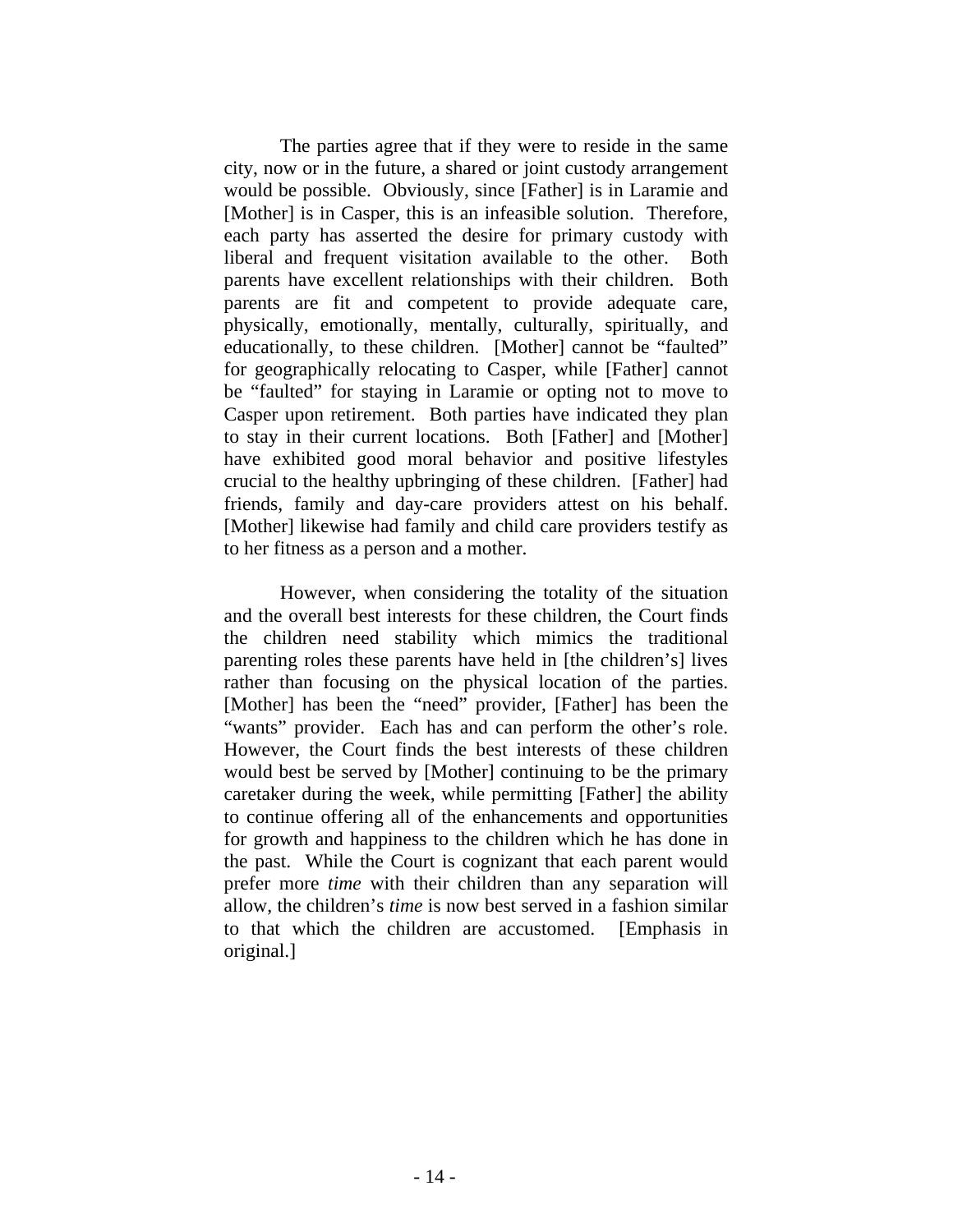While [Father] has argued that his home in Laramie would better suit such a situation, the Court disagrees. Marce Nesslinger, a licensed counselor, met with the children at the request of [Father]. Ms. Nesslinger testified either parent could adequately be the primary caretaker, so long as the children had a "home-base" for purpose of stability. She stated the physical building was not what comprised the "home base," but rather where the children felt comfortable, safe and nurtured and able to foster their relationships with both parents. The evidence indicated [Mother's] residence adequately furnishes the physical needs for the children. [The children] are well situated, aside from typical adjustments needed after visitations and travel occur. The children have become comfortable residing in Casper due in large part to [Mother's] diligence. The GAL, likewise, recommends such an arrangement.

[¶21] The district court's decision letter is ten pages long. We are unable to discern in it a decision based solely on gender. Indeed, while to some extent described in gender-specific nouns, the district court is very clear that the roles he discusses are not peculiar to one sex or the other; rather, it is strictly a matter of function. The decision reached by the district court is not a violation of § 20-2-201(b). The district court relied upon objective criteria in reaching its decision and did not act arbitrarily or capriciously. We have carefully reviewed the evidence in its entirety and, when we view that evidence in a light most favorable to Mother, we are compelled to sustain the district court's decision. The district court's findings are fully supported by the evidence, and the district court neither considered an impermissible factor, nor did it fail to consider any factor material to a resolution of this case.

## **Denial of Motion to Amend the Judgment (the Forty Percent Issue)**

[¶22] Near the close of the trial, the district court made a fleeting reference to Wyo. Stat. Ann. § 20-2-304(c) (LexisNexis 2003). That statute provides:

> (c) When each parent keeps the children overnight for more than forty percent (40%) of the year and both parents contribute substantially to the expenses of the children in addition to the payment of child support, a joint presumptive support obligation shall be determined by use of the tables. After the joint presumptive child support obligation is derived from column three of the tables, that amount shall be divided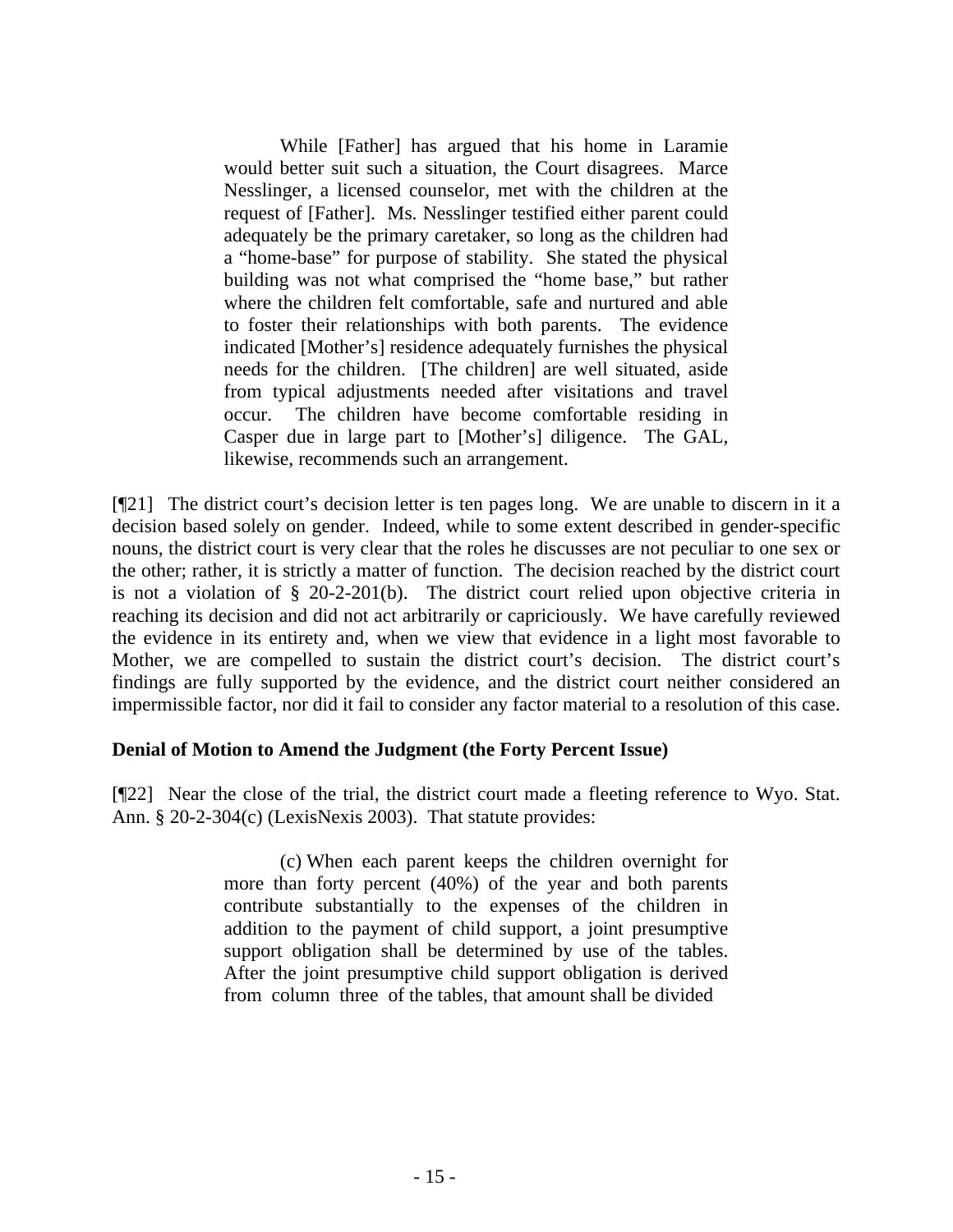between the parents in proportion to the net income of each. The proportionate share of the total obligation of each parent shall then be multiplied by the percentage of time the children spend with the other parent to determine the theoretical support obligation owed to the other parent. The parent owing the greater amount of child support shall pay the difference between the two (2) amounts as the net child support obligation.

Based upon that fleeting reference, Father contends that the district court made a binding oral ruling that Father was entitled to visitation for at least 40% of the children's time. Continuing, Father contends that because the final decree does not allow him 40% of the children's time, the district court is duty bound to amend its judgment to conform to that oral pronouncement. Of course, the record is not clear what percentage of the time Father has spent, or will spend, with the children over the course of time. The decree is clear that Father's time with the children is to be as generous as possible, and Mother has pledged to make that happen to the extent it is feasible, consistent with circumstances. In addition to being illogical, this argument is not supported by cogent argument or pertinent authority, and we will not consider it further. *Odegard v. Odegard*, 2003 WY 67, ¶31, 69 P.3d 917, ¶31 (Wyo. 2003).

# **Is this Appeal without Merit**

[¶23] W.R.A.P. 10.05 provides:

If the judgment or appealable order is affirmed in a civil case, appellee shall recover the cost for publication of the brief with the cost to be computed at the rate allowed by law for making the transcript of the evidence. If the court certifies there was no reasonable cause for the appeal, a reasonable amount for attorneys' fees and damages to the appellee shall be fixed by the appellate court and taxed as part of the costs in the case. The amount for attorneys' fees shall not be less than one hundred dollars (\$100.00) nor more than five thousand dollars (\$5,000.00). The amount for damages to the appellee shall not exceed two thousand dollars (\$2,000.00).

[¶24] Sanctions under this rule are generally not available when the appeal challenges a discretionary ruling. We do not consider sanctions appropriate in this case. *Dorsett v. Moore*, 2003 WY 7, ¶¶13-14, 61 P.3d 1221, ¶¶13-14 (Wyo. 2003); *Wood v. Wood*, 964 P.2d 1259, 1268 (Wyo. 1998).